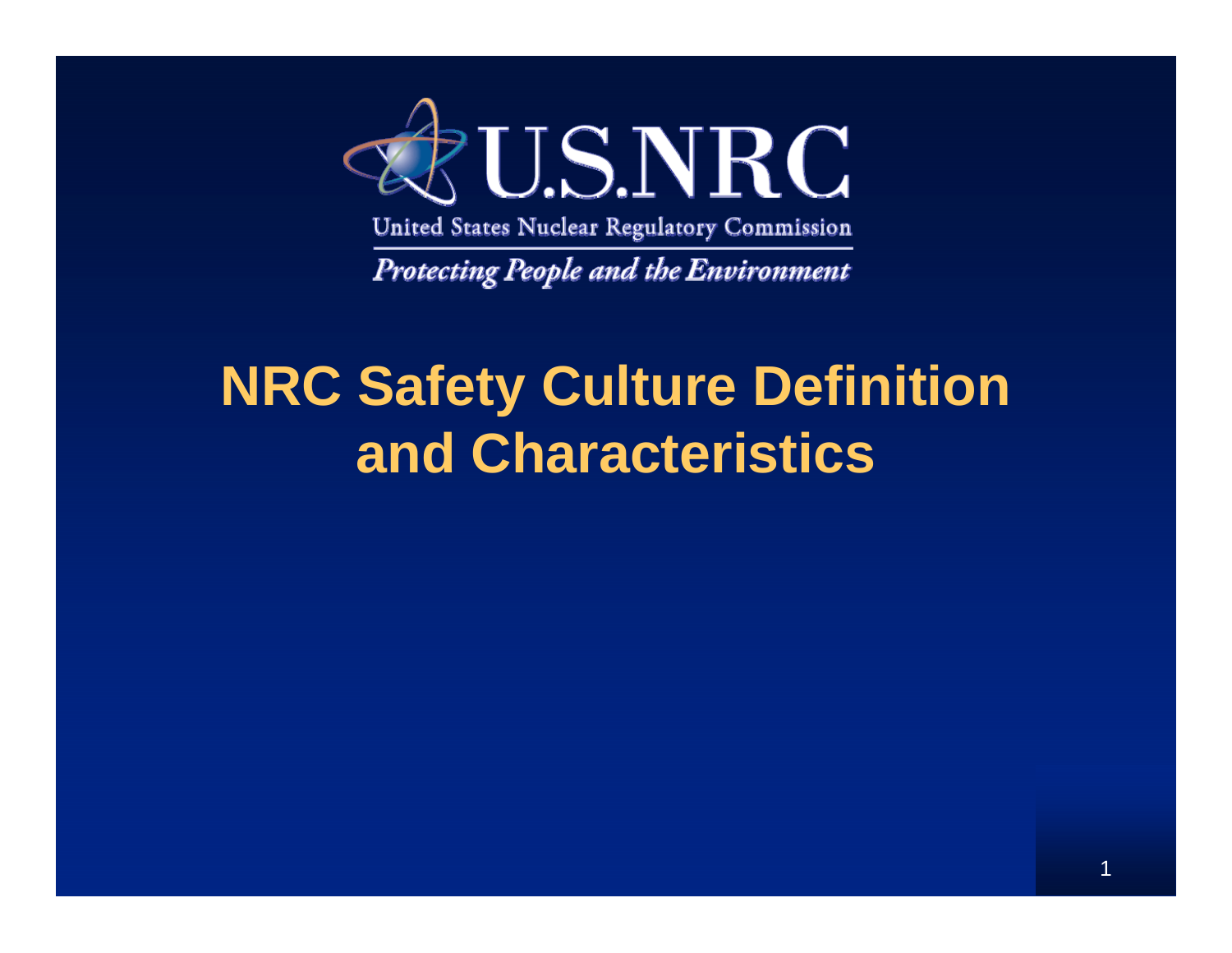

## **Draft Definition of Safety Culture**

• That assembly of characteristics, attitudes, and behaviors in organizations and individuals which establishes that as an overriding priority, nuclear safety and security issues receive the attention warranted by their significance.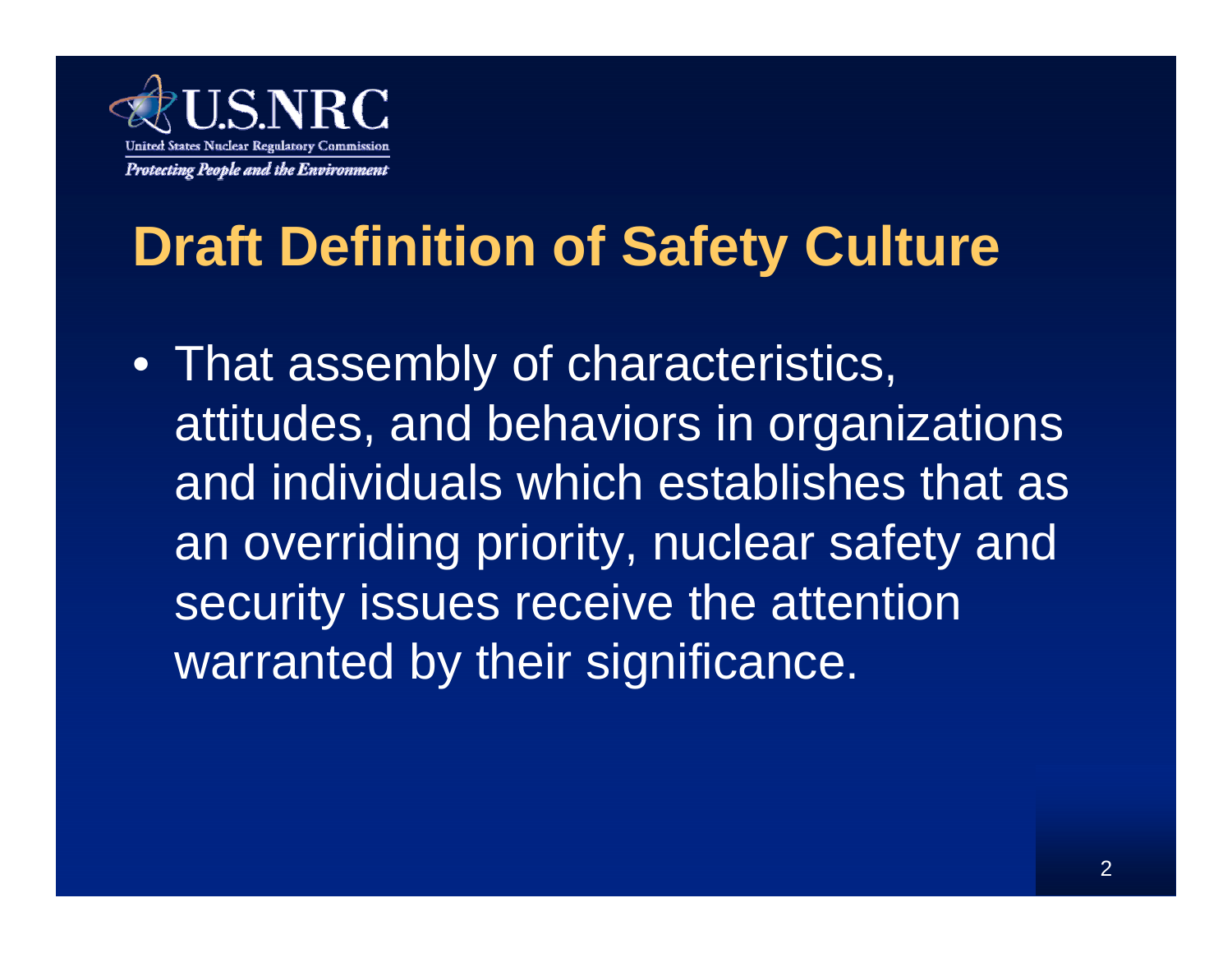

# **Draft Safety Culture Characteristics**

- Individuals demonstrate ownership and personal responsibility for maintaining safety and security in their day-to-day work activities;
- Processes for planning and controlling work activities are implemented such that safety and security are maintained;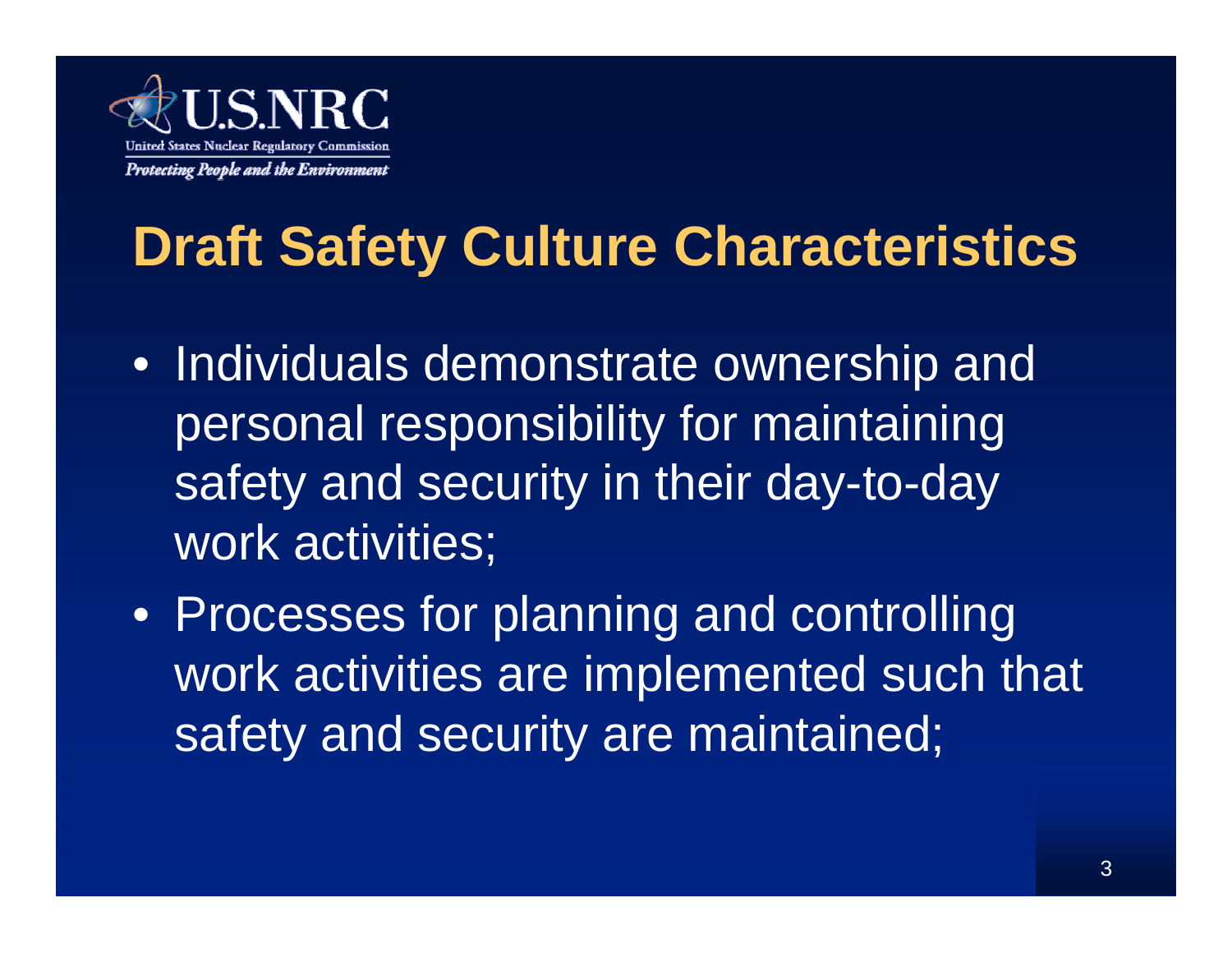

## **Draft Safety Culture Characteristics**

- A work environment exists in which personnel feel free to raise safety and security concerns without fear of retaliation;
- Nuclear safety and security issues are promptly and thoroughly identified, evaluated, and resolved, commensurate with their significance;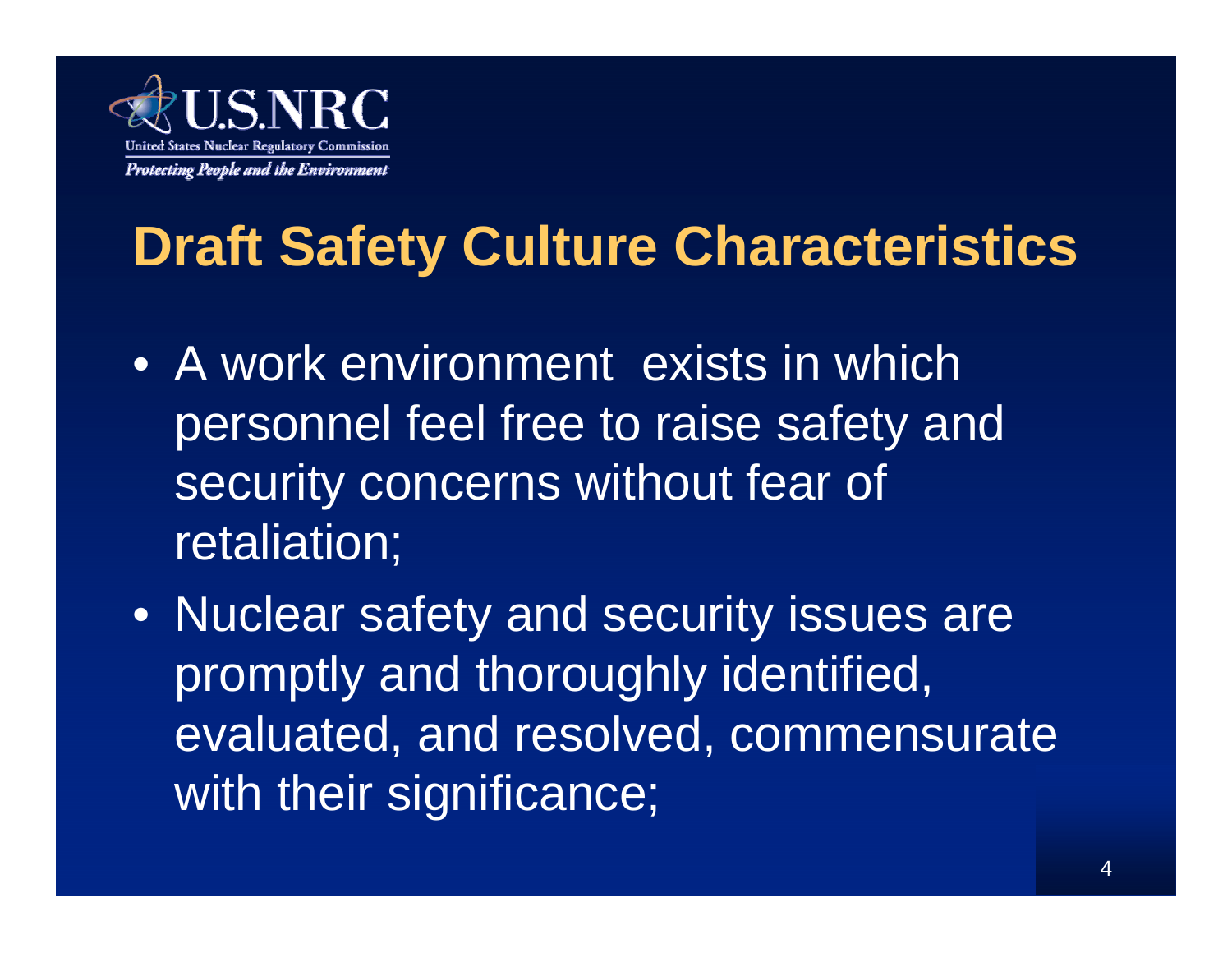

# **Draft Safety Culture Characteristics**

- Resources are available to ensure that safety and security are maintained;
- Decision-making processes protect safety and security;
- Roles and responsibilities for maintaining safety and security are clearly defined;
- Opportunities to improve safety and security are sought out and implemented.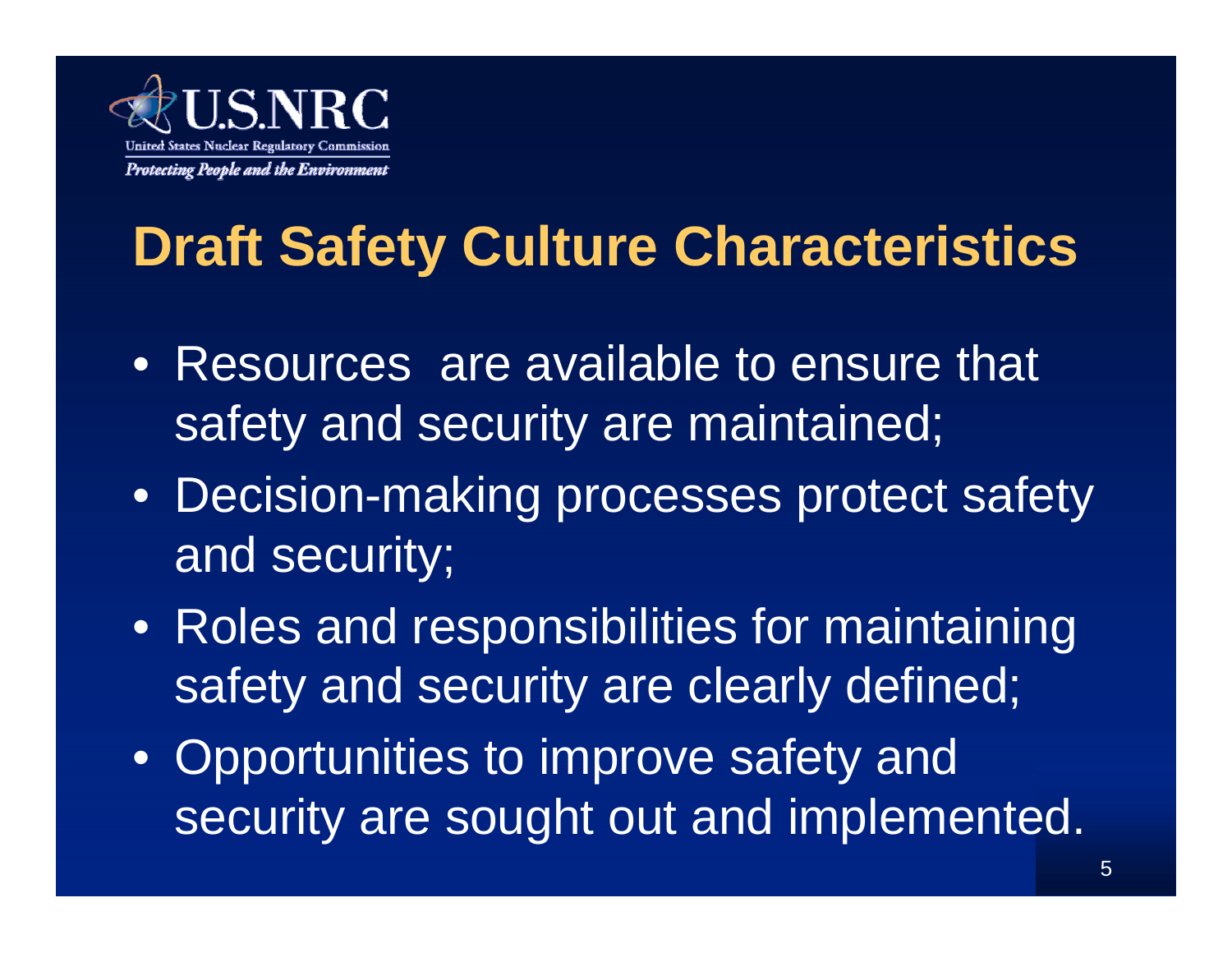

### **What works so far:**

- Draft definition and characteristics do not require a large, stable organization to be applicable
- May apply across the range of contexts in which NRC-regulated activities are performed
- Appropriate for regulatory perspective (adequate assurance vs. excellence)